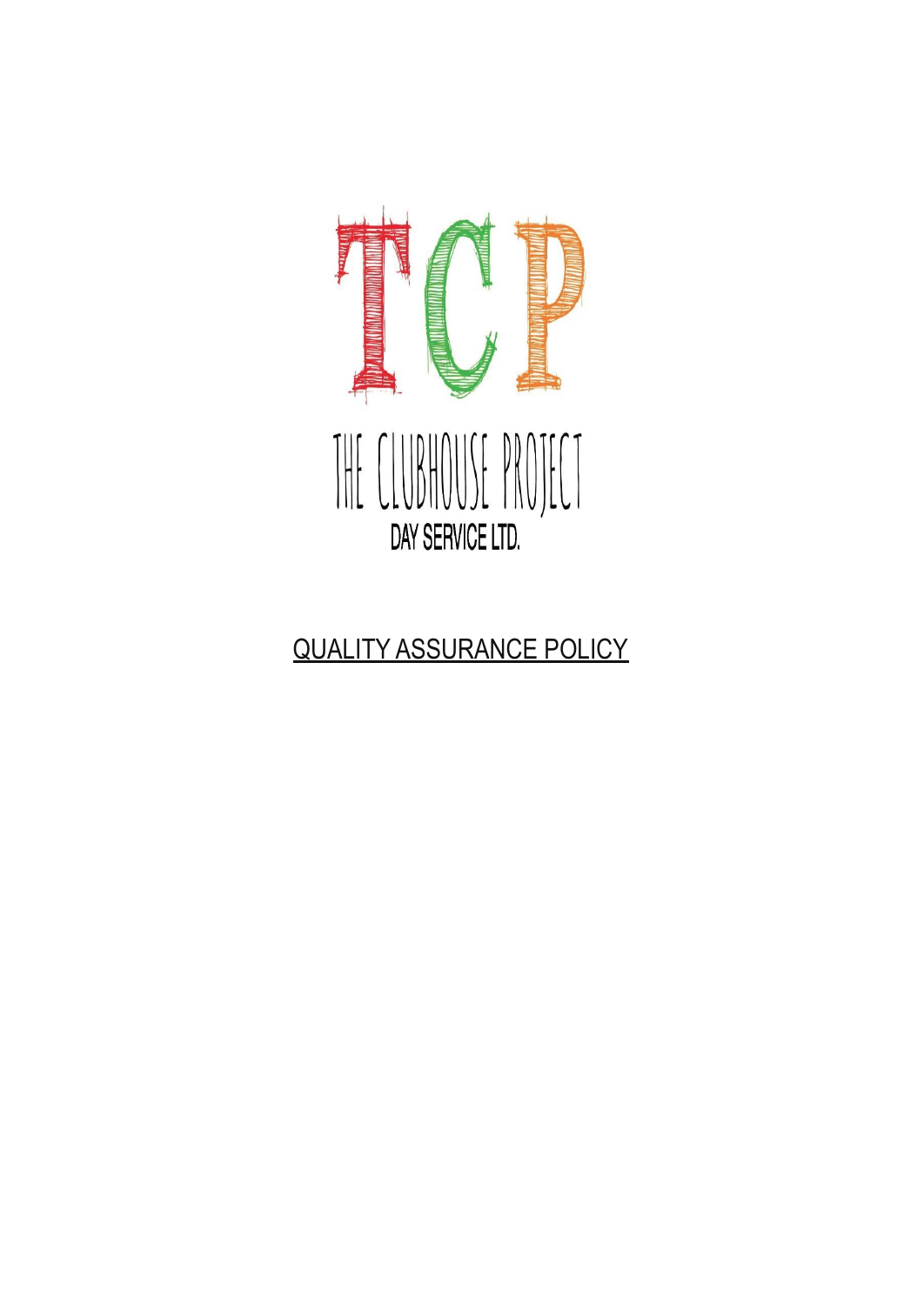# **THE CLUBHOUSE PROJECT DAY SERVICE LTD**

## **QUALITY ASSURANCE POLICY**

The Clubhouse Project Day Service Ltd is committed to providing the highest possible quality of service to the people who use our services, the organisations who purchase services on their behalf and all other organisations. We believe that no matter how good our present service, there is always room for improvement.

The high standard of service we aim for is achieved through the implementation of CIP (Continuous Improvement Plan), which covers all our operational functions from delivery of care and support through to our internal management systems. Staff at all levels of the organisation are involved in CIP and this commitment to staff involvement is reflected in our regular meetings, survey's.

We provide evidence-based and continually improving services, which promote both good outcomes and best value, which includes:

- Ensuring a person-centred approach to the care and support for each individual.
- Enabling the people we support to set aims, goals and aspirations and ensuring we involve them in the auditing process.
- Internal Quality Monitoring Reports identifying recommendations and requirements to ensure the improvement and development of the service, as well as identifying commendations for good practice and achievements.
- Obtaining feedback from others who are involved with our services, such as healthcare professionals and relatives.
- Policies, procedures and guidelines, which detail how these agreed levels of service are to be achieved.
- Auditing of our systems to ensure that our high-quality standards are maintained and to highlight areas for improvement.

## **EXTERNAL**

The organisation works within several externally imposed quality frameworks that define standards. The most important of these include:

- National Minimum Standards (Care standards Act 2000)
- Other regulatory standards, e.g. Health & Safety Executive, Fire Authority, Environmental Department
- Contracts compliance as set by the placing local authority

In general, these external quality frameworks all aim to ensure that quality is built into services through setting and implementation of standards, through processes for review, and through monitoring to ensure that services meet the needs of our clients.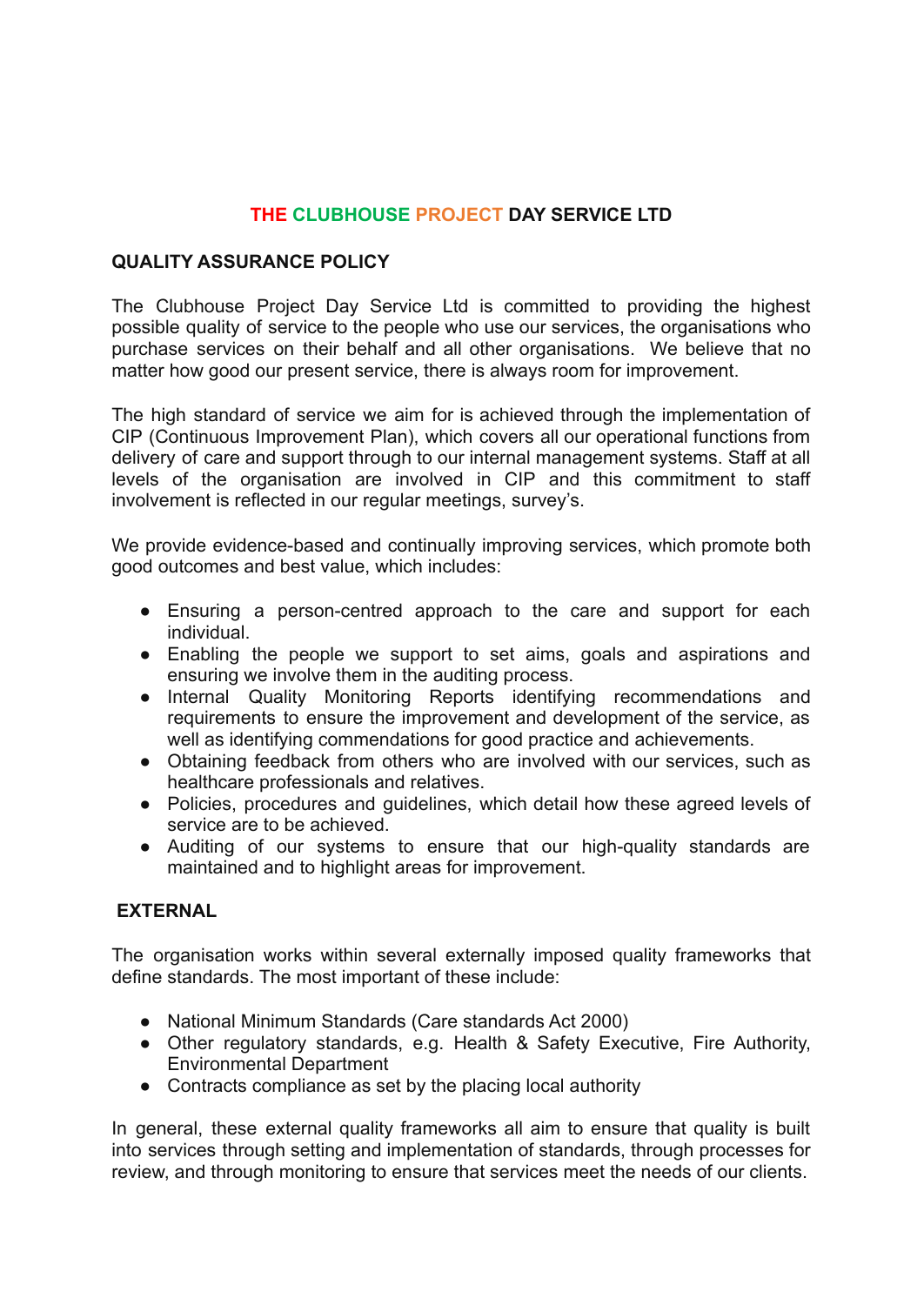## **INTERNAL**

We are aware that other key aspects of quality assurance include mechanisms for the monitoring or auditing of services to ensure they are being delivered as originally intended.

These include:

# ● *Monthly Managers Report*

(Monthly audit of Essential Standards of Quality & Safety, examination of buildings, fixtures, fittings, risk assessments, equipment, policies, procedures, records, reports)

- *Complaints monitoring and effective "open door" policy*
- *Policies, Procedures & Practices*
- *Environmental Monthly Report to include training*

(Review of policies, procedures and practices in light of changing legislation and reflection of good practice as advised by appropriate authorities or multidisciplinary body)

*Satisfaction surveys* – clients' questionnaires, family/advocates questionnaires,

The view of family, carers and of multi-disciplinary teams in the community is sought on how the day service is achieving its goals for those people who use the service. Further consultation mechanism such as meetings with clients and their families or their representatives, can also help to provide adequate confidence that the project is satisfactorily meeting expectations.

**Client Involvement** – Quality assurance begins and ends with the clients – the key customer. In order for any quality assurance programme to be successful, their views must be sought on a regular basis and action taken if a service no longer appears to be meeting their needs.

## **PARTICIPATION & CONSULTATION**

- *Client Meetings* Meetings will be held at least every six months to enable clients to have a forum to share and discuss issues concerning the running of the project and its activities.
- *Family Meetings* to enable families to work in partnership with staff and individuals.
- *Staff Meetings* Where there are specific important issues or changes on which staff should be consulted.
- *Involvement in Staff Recruitment* A representative will be involved in the staff selection process.
- *Support Plan Review Meetings* are to be held quarterly, the client is to attend if at all possible and the meeting recorded in their plan.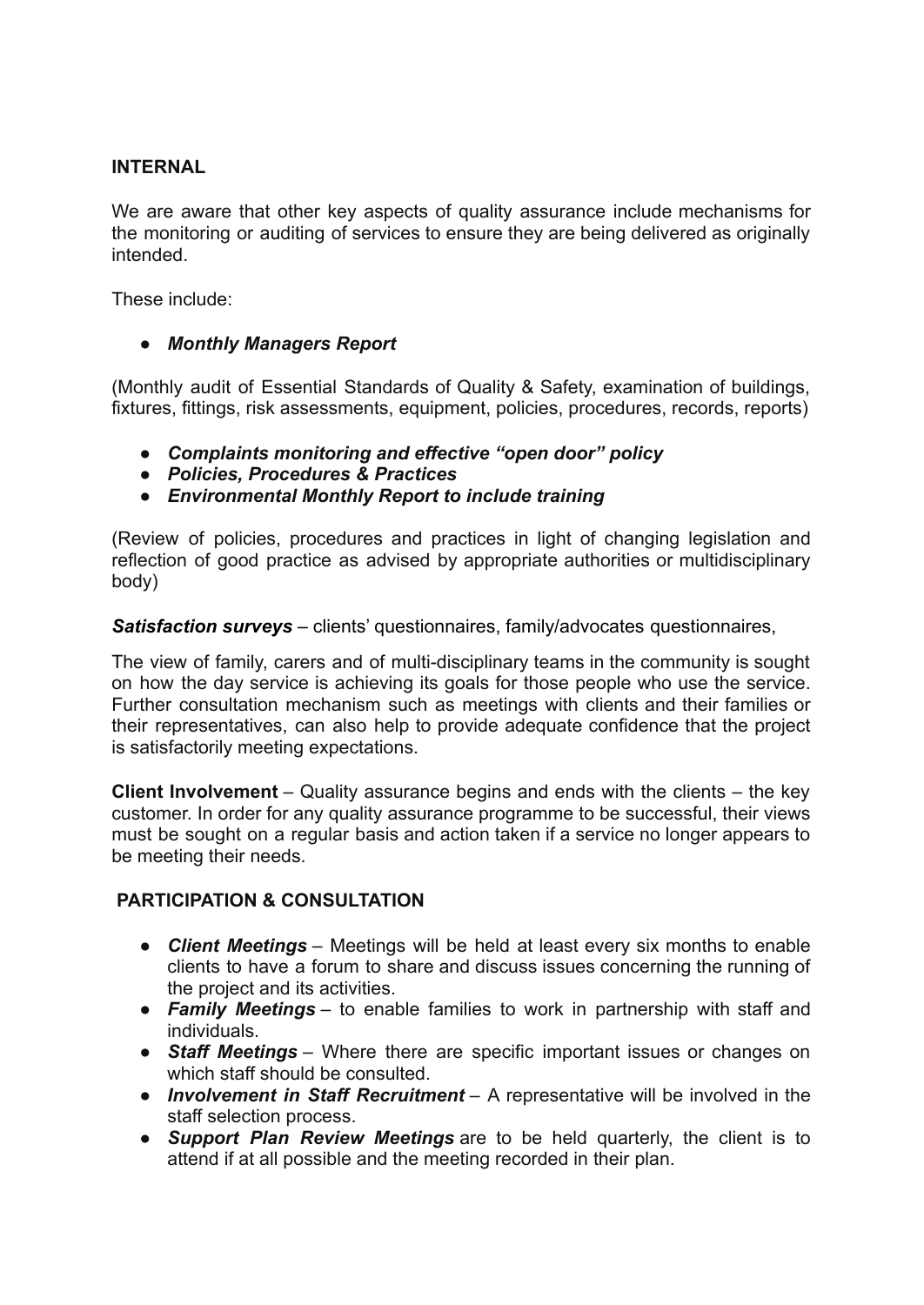# **CLIENT SATISFACTION SURVEY**

Clients will be given the opportunity to say what they think about the service through a client survey carried out regularly. The survey will be confidential, but a summary of the results will be available for the family/MDT who can also view the summaries.

# **VIEWS, SUGGESTIONS AND COMPLAINTS**

The views, suggestions and complaints of clients and others concerning any aspect of the running of the project will be welcomed, listened to, and acted upon promptly.

## **FAMILY/ADVOCATE/MDT INVOLVEMENT**

The organisation will involve other relevant groups, in order to ensure a quality service is being delivered.

## **SATISFACTION SURVEYS**

Satisfaction questionnaires are to be sent annually, families/carers/advocates. These survevs are confidential, but summaries of the results are collated and made available.

# **CONTINUOUS IMPROVEMENT PLAN**

The Project will have a continuous development plan for quality improvement, based upon feedback from clients, staff and others. The improvement plan will become part of an agreed 'live' ongoing commitment to continuous improvement. The plan becomes 'live' because it is regularly reviewed, amended and added to.

The files which may be in situ for continuous improvement may be:

- Discovered complaints, suggestions, and compliments, good and innovative practice.
- Health & Safety risk assessments, fire and environmental officer.
- Inspections visits
- Management budgets, procedures, guidelines, codes of practice.
- Clients– surveys, meetings and individual comments.
- Staff meetings & individual comments, training.

## **COMPLAINT POLICY**

A complaint is any form of contact from, or on behalf of, a client/visitor who is not satisfied with any part of the service.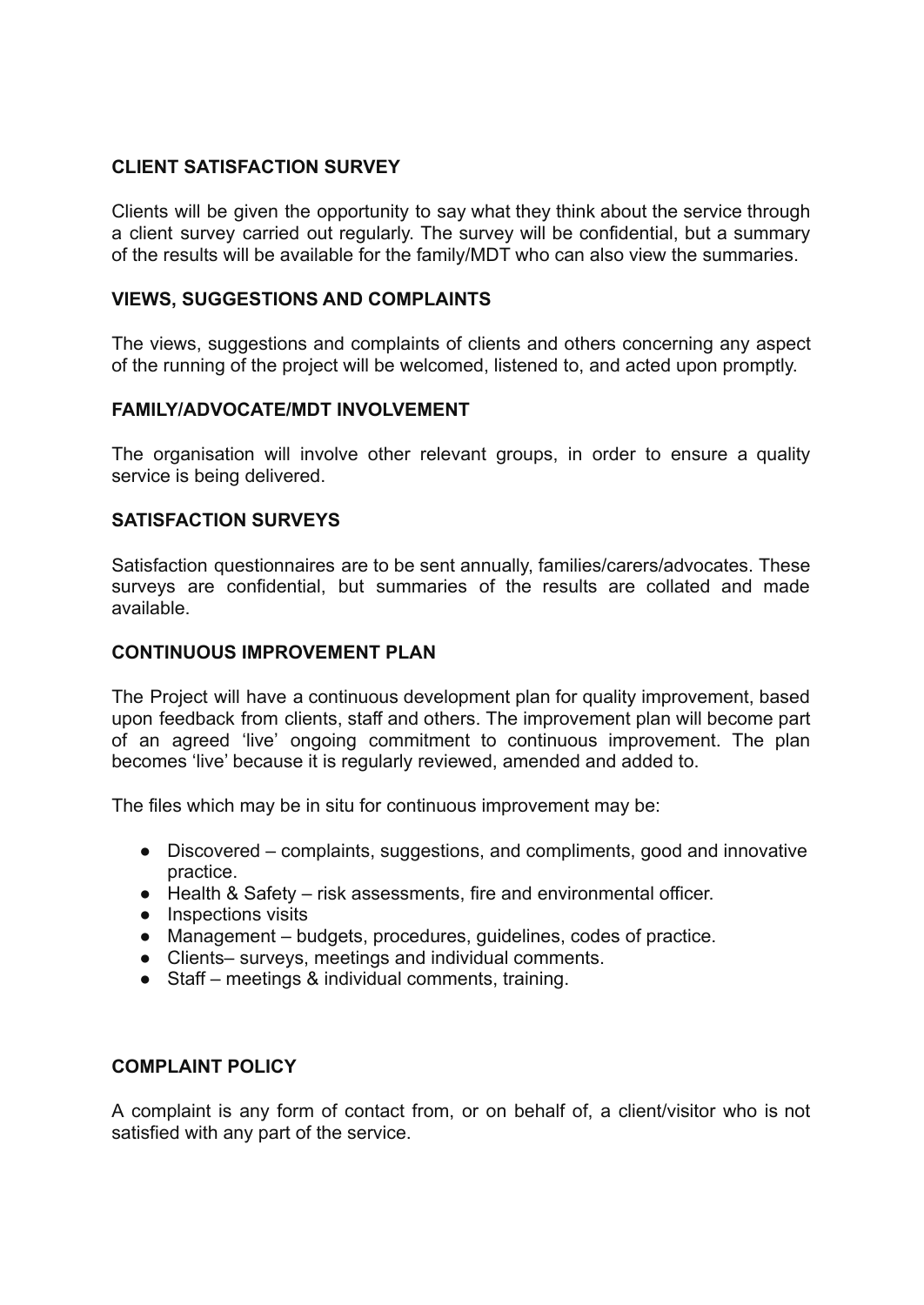Our target is to give you no cause for complaint but, we realise that, even in the best run organisations, there may be times when things go wrong and you may not be happy with the service you receive and we need you to tell us about it.

We aim to resolve all complaints about our service in an effective and timely manner by working with individual complainants to find a resolution.

We are committed to continually improving our service, so any complaints will be analysed and used to enhance the way we deliver our service and care for our clients.

We may ask for your feedback on the service that you have received. Please take the time and opportunity to let us know your views as your feedback is valuable to us. If you have any suggestions or ideas that you would like to share with us, please let us know.

#### **HOW TO COMPLAIN**

#### **In person**

Voice complaint verbally, to the person-in-charge of shift, within 24 hours of incident, who should attempt to resolve it on the spot.

#### **IF UNRESOLVED**

Voice complaint verbally to the Project Manager or Directors within 48 hours of incident, who will attempt to resolve the issue, as soon as possible.

By telephone or in writing (letter, email, complaint form) submitted to the project.

Who will investigate the issue fully and then within a minimum of 28 days, give a written report to the service user / relative, explaining fully the actions taken. Where investigations are not concluded in 28 days, you will be contacted and kept updated.

#### **IF THIS IS STILL INSUFFICIENT**:

**Funded Clients** can contact their allocated care manager. (This person will be the Social Worker responsible for the placement to the care home and continued monitoring)

#### **FURTHER TO THIS:**

#### **Contact the regulatory authority**

Stating the name of the service, times, date, circumstances of the complaint, and the events surrounding the complaint. Please also include any actions taken, to try to resolve the problem, and their outcome.

## **SAFEGUARDING POLICY**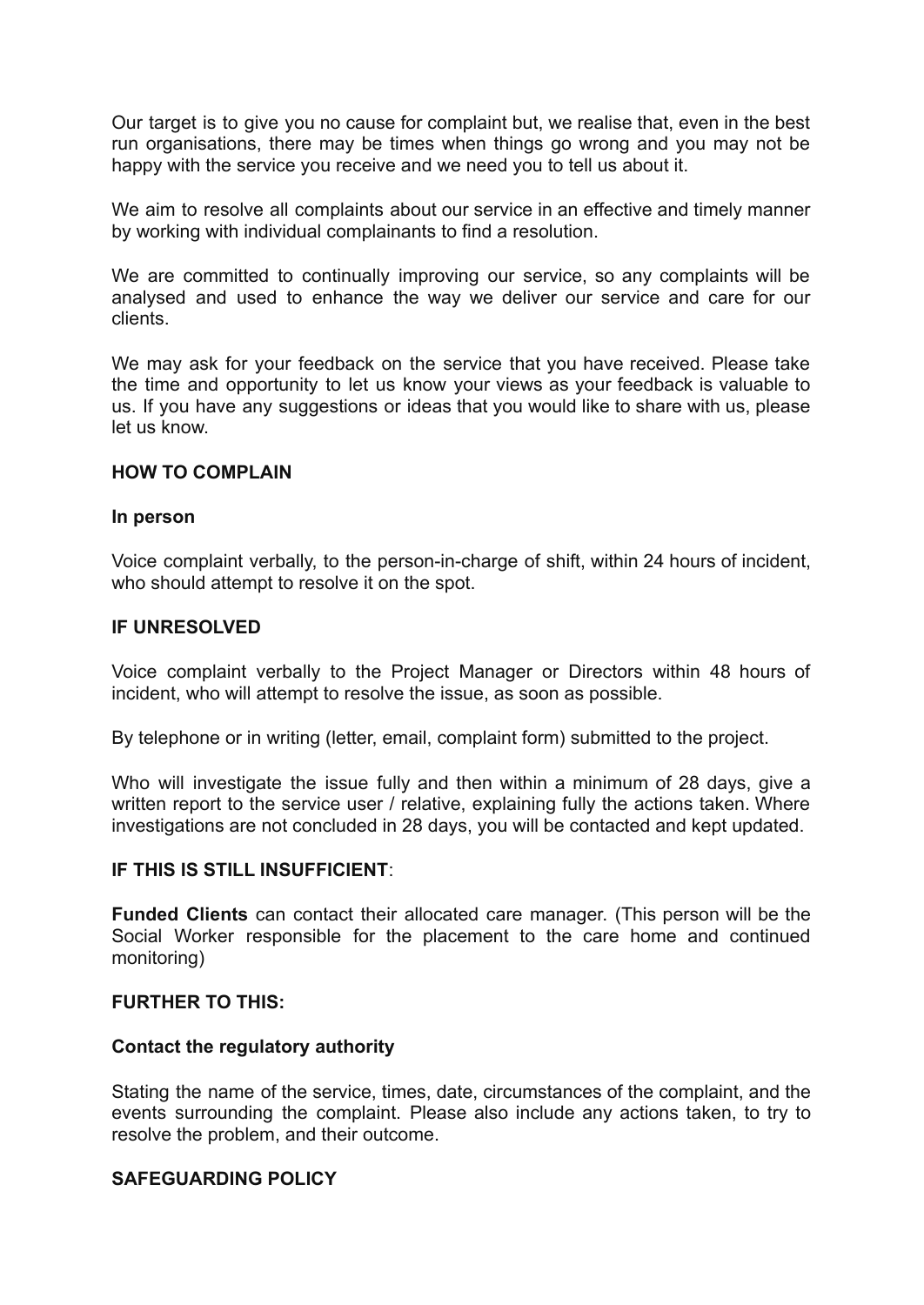All persons have the right to live their lives free from violence or other sorts of abuse, but in the 1980"s and 90"s a number of serious incidents came to light in which vulnerable adults had not received the protection and support they needed and had been subject to abuse.

The prevention of abuse of adults at risk is a collective responsibility of all sections of society. However, those agencies, professionals, independent sector organisations and voluntary groups working with, or in contact with adults at risk, hold a particular responsibility to ensure safe, effective services and to facilitate the prevention and early detection of abuse from whatever quarter, thus ensuring that appropriate protective action can be taken.

## **What Does The Organisation Do To Minimise Abuse**

- In accordance with the Mental Capacity Act 2005 adults at risk will be given information to support them in speaking out and protect themselves from abuse knowing they will be listened to and believed
- Training in safeguarding adults (adult protection) awareness and good care practice to staff and volunteers
- Identifying in advance potential abusers' thorough recruitment and selection procedure with appropriate checks with Disclosure & Barring Service Bureau – which holds a list of individuals barred from working in Care and Education and those with criminal records
- Minimising opportunities for abuse;
- Promoting "whistle blowing" Ability for a worker to raise concern at any time about an incident that happened in the past, is happening now, or is believed will happen in the near future.
- Gathering information on activity around the management and investigation of alerts;
- Carry out quality audits on individual cases; and ensuring that the general public are aware that these procedures are in place and that steps are taken to protect adults at risk.

## **QUALITY ASSURANCE**

## *The quality of our services is of paramount importance to us*

We believe that meeting the requirements, needs and expectations of our clients is the ultimate measurement of quality. We place our clients at the core of everything we do.

Our approach to achieving quality is by: